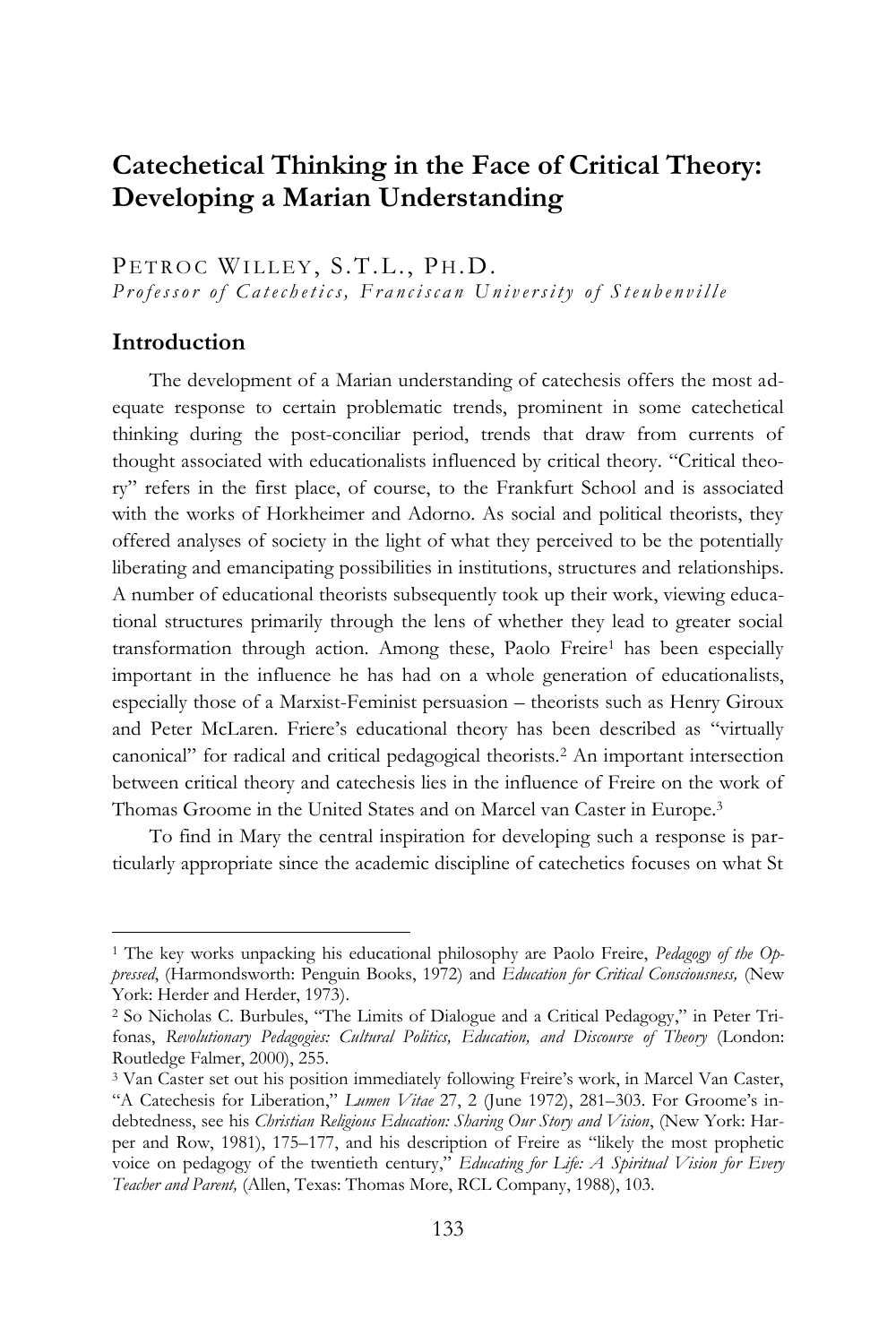John Paul II described as the "original pedagogy" of the faith,<sup>4</sup> and by the use of this phrase John Paul was encouraging a sustained reflection on the doctrines of the faith for the sake of discerning implications for their transmission. John Paul was aware that the Second Vatican Council had described Mary precisely as the one who "mirrors" such a pedagogy, perfectly embodying God's saving work through her response of faith.<sup>5</sup> For this reason, he described Mary as a "living catechism" <sup>6</sup>— the mysteries of the Faith are made visible and accessible in Mary, while at the same time she protects the integrity of these same mysteries.

The recent magisterial documents on catechesis, then, help us to understand Mary's pivotal role for catechetical pedagogy. The 1997 *General Directory for Catechesis* explains that if we study salvation history we can see the divine pedagogy in action: "The salvation of the person, which is the ultimate purpose of revelation, is shown as the fruit of an original and efficacious 'pedagogy of God' throughout history." 7

The "gradual stages" of this original pedagogy culminate in what the *Letter to the Hebrews* calls the "last days," the time when God sent his Son.<sup>8</sup> If this is the case then the original pedagogy of God is revealed most fully at the point of the sending of the Son, of the Incarnation. At the moment of the annunciation and the response of Mary's *fiat* we have the account of the unique event of God's Word taking flesh—the transmission of the fullness of God's revelation. We see God's pedagogy revealed in its fullness. At the Annunciation, the messenger of God appears, entrusted with "words of instruction and of catechesis,"<sup>9</sup> to communicate the way in which the pedagogy of God throughout history has led to this moment of grace in the fullness of time, when the Word is to be handed over for the "whole fullness

<sup>4</sup> See John Paul II. Apostolic Exhortation *Catechesi tradendae* (hereafter *CT*), 58; cf Congregation for the Clergy, *General Directory for Catechesis* (Vatican City: Libreria Editrice Vaticana, 1997; hereafter *GDC*), 137–147. For a recent collection analysing this original pedagogy see Caroline E. Farey, Walraud Linnig, and M. Johanna Paruch, FSGM (eds.), *The Pedagogy of God: Its centrality in Catechesis and Catechist Formation.* Steubenville: Emmaus Road Publishing, 2011. Such a reflection necessarily enters into dialogue with theories of development and of learning, at both philosophical and applied levels, for the sake of this original pedagogy, one of divine "condescension," in which God's revealing of himself takes place in and through human modes of communication. A helpful overview of some of these modes is provided in Joseph White, *The Way God Teaches: Catechesis and the Divine Pedagogy*. Huntingdon, IN: Our Sunday Visitor, 2014.

<sup>5</sup> "Mary unites and mirrors within herself the greatest teachings of the faith" (*Lumen Gentium,* 65); cf *Catechism of the Catholic Church* (hereafter *CCC*) 148–149.

<sup>6</sup> *CT*, 73. For a helpful analysis of the background of this latter title and the catechetical implications see Wisam Khadouri, *Mary, "Living Catechism" and "Mother and Model of Catechists,"* MA Thesis (Birmingham: Maryvale Institute, 2009).

<sup>7</sup> *GDC,* 139.

<sup>8</sup> See Heb 1:1–2; cf *CCC*, 65, following an account of the stages of the pedagogy in 54–64. <sup>9</sup> *GDC*, 139.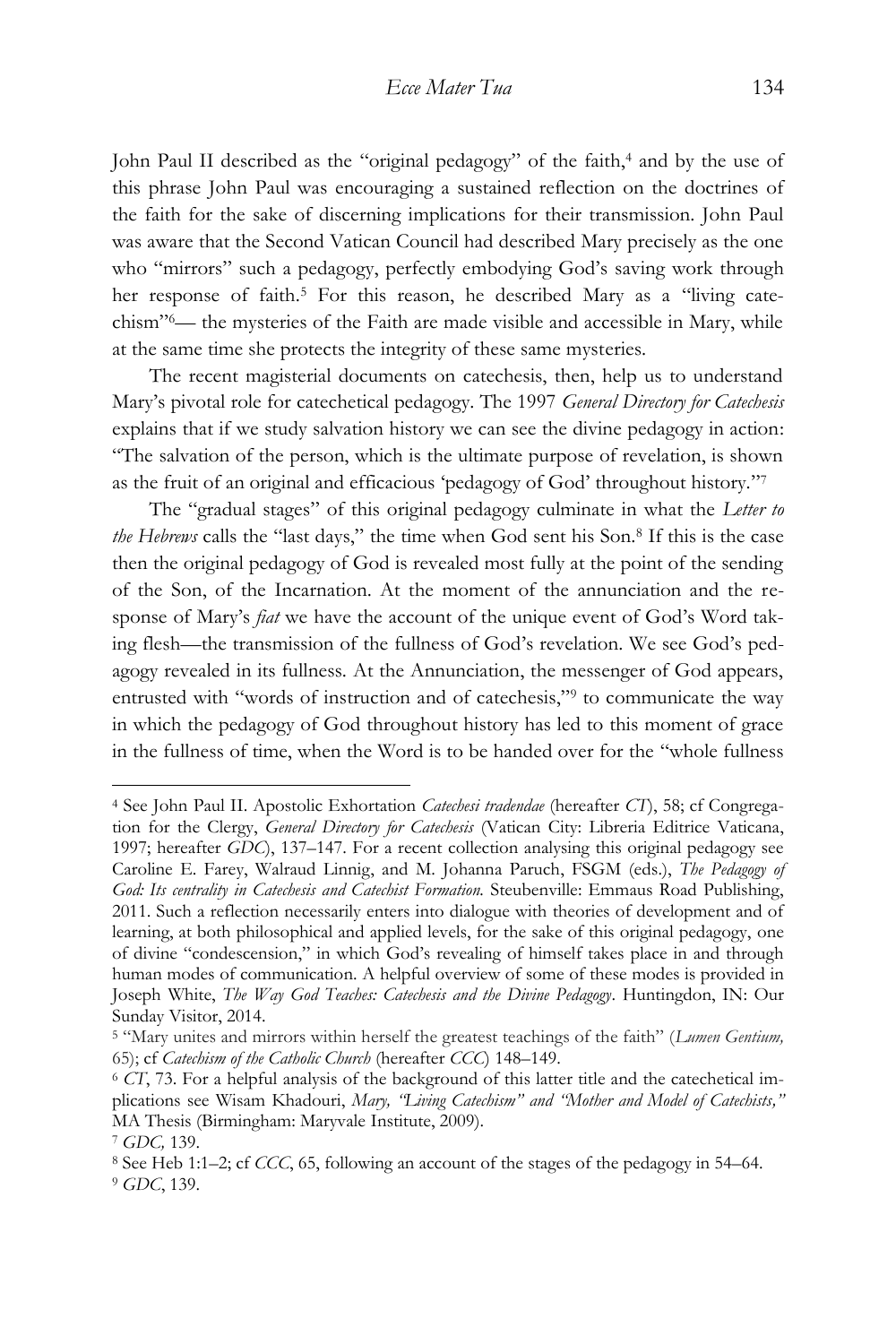of deity" to dwell "bodily."<sup>10</sup> At this point in salvation history we can see how God unites human nature to himself, salvifically, no longer in "gradual stages," but now fully and completely. A careful and contemplative analysis of the Gift at this moment, therefore, unveils the very heart of God's pedagogy. It also allows us to understand, by analogy, the way in which the living Word can be received by every mind and will and through this assent and adherence "impregnate" the whole of a person's life.<sup>11</sup> The conception of the Word in Mary takes place through the agency of the Holy Spirit: "The Holy Spirit will come upon you," and it is here that we see, historically and archetypically, the mode of the transmission of the Word as it is handed on for the accomplishing of God's redemptive mission.<sup>12</sup> In the light of these considerations, then, it seems appropriate to describe God's pedagogy as a "Marian Pedagogy," and for an understanding of the fullness of this pedagogy to focus especially on the narrative of the annunciation, since a sympathetic analysis here enables us to investigate the pedagogy at its moment of greatest fullness. The recent magisterium appears to be pointing us towards Mary as the one through whom we can most deeply understand the craft of the transmission of the faith.<sup>13</sup>

## **Critical theory: problems with transmission**

How, then, might this Marian pedagogy assist us in offering a response to the difficulties raised by critical theory, especially in the area of didactic modes of education? Pedagogies of transmission involving didactic elements are suspected of being merely "banking" models, whereby one who has something of value "deposits" the learning in the one lacking it.<sup>14</sup> Such pedagogies are seen as "infantilising" adult learners, treating the recipients of education as passive receptacles of learning. The idea of "transmission" is thought to involve overthrowing a mutuality which should be at the heart of education—or at least of adult education. "Transmission"

<sup>10</sup> Col 2:9.

<sup>11</sup> The metaphor belongs to John Paul: see *CT*, 20: "Catechesis aims therefore at developing understanding of the mystery of Christ in the light of God's word, so that the whole of a person's humanity is impregnated by that word."

<sup>12</sup> See *GDC,* 140. In the Greek text, neither of the two words, "come upon" (ἐπέρχομαι) and "overshadow" (ἐπισκιάζω), used by the angel to Mary have, in fact, any particular connotation of conception: the point here, which is especially pertinent for understanding the annunciation as the model for the ongoing transmission of the Word, is that both *emphasise the divine agency in this transmission*. See D.T.Lundry, "Narrative Logic in the Annunciation to Mary (Lk 1:26-38)," *Journal of Biblical Literature* 114.1 (1995), 66.

<sup>13</sup> By way of further confirmation we also see Pope Francis speaking of a particular Marian "style" that he wishes to see adopted in all evangelization. See Apostolic Exhortation *Evangelii Gaudium,* 18, 288, 284.

<sup>14</sup> The phrase comes originally from Freire, *The Pedagogy of the Oppressed,* 57ff.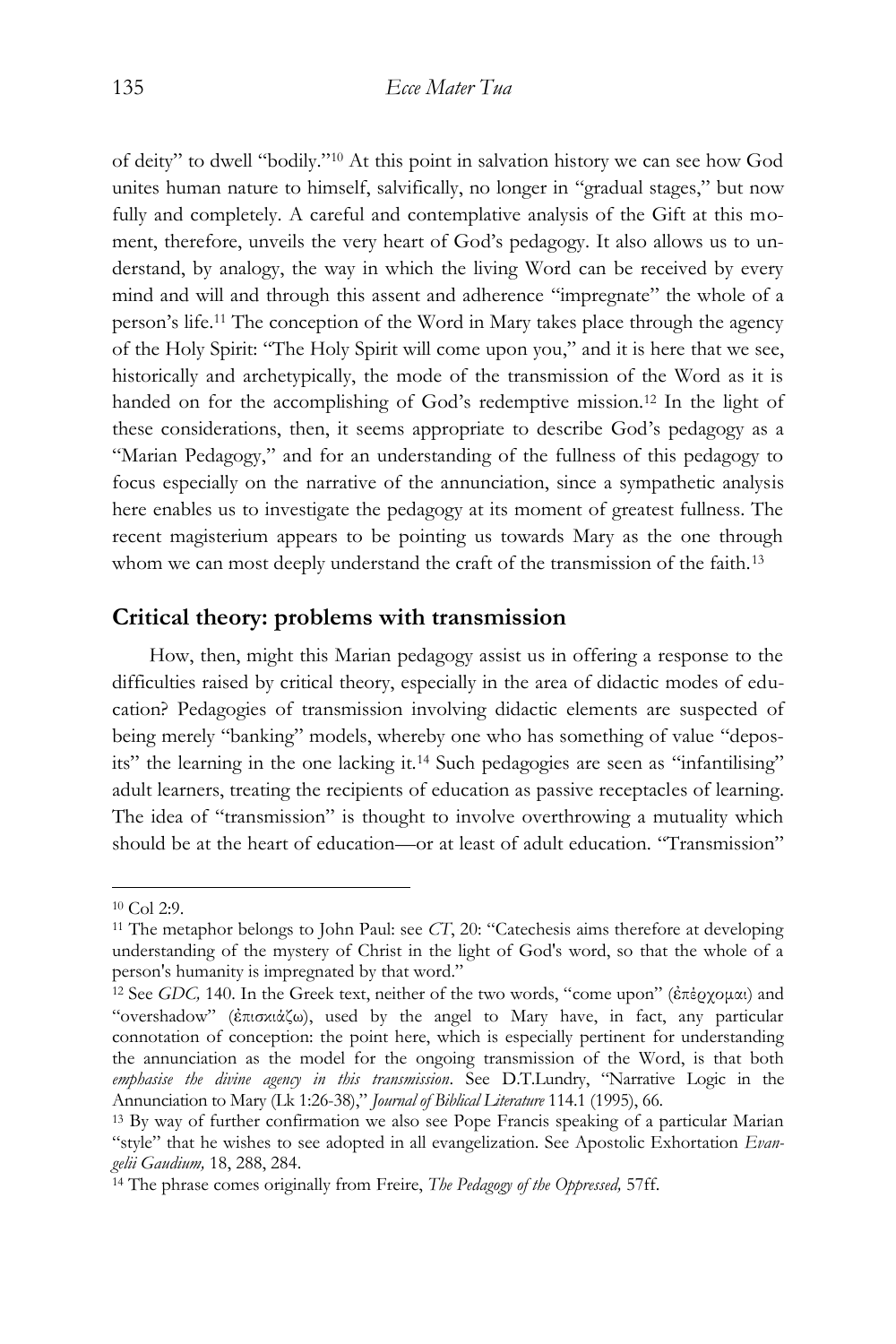appears to be problematic in that it places the catechist in the position of a "giver" and the learner in the position of a "receiver," of one who is taught.

At the close of his apostolic exhortation on catechesis John Paul specifically asks for Mary's intercession since "no one has been 'taught by God' (cf. Jn 6:45) to such depth."<sup>15</sup> John Paul's comment highlights both the difficulty with catechesis from the point of view of critical theorists and at the same time the significantly different understanding of learning and of the human person proposed by the Church in her magisterial teaching.

The problem, on closer examination, has to do with critical theory's valuing of activity over receptivity: the teacher in didactic mode is seen as one who is superior to the learner, for the latter merely "receives" what the teacher gives. In this case, to understand the process of catechesis as a "handing on," or of a "transmission" from teacher to learner, or from "master" to "disciple" is seen as problematic since it appears to involve a relationship of superior to inferior, with the dignity of the learner being threatened or impugned. The question begins to crystallise around the question: how is human dignity related to the necessary receptivity involved in being taught?

Critical theory interprets "being taught" as a problem because of an implied superiority of the position of the teacher, the giver. This general concern about a transmission model is intensified in so far as there is also any attempt to take up a position on behalf of an "authority" which one represents: this is seen as even more of a self-arrogation of the teacher beyond those being taught. So, for example, Roger Simon worries that teachers, "forgetting our own limitations and speaking as if we were the mouthpiece of the universal,"<sup>16</sup> can unleash terrible expressions of the Nietzschean will to power.

There seems to be a twofold aspect to this concern. The first is that there is a potentially unlimited movement, under a dynamism of personal arrogance, that would tend in the direction of the catechist seeking to achieve absolute hegemony. The catechist, speaking on behalf of the Transcendent, would seek increasing power over the learner, unless this movement towards transcendence was curtailed. This, then, is essentially a worry about power and its abuse.

The second worry appears to be about the effect of the movement towards transcendence on the catechist's perspective on teaching and learning, and especially on the view taken of the dignity of the learner. The catechist, who must indeed

<sup>15</sup> *CT,* 73.

<sup>16</sup> Roger I. Simon, *Teaching against the Grain: Texts for a Pedagogy of Possibility*, (New York: Bergin and Garvey, 1992), 72.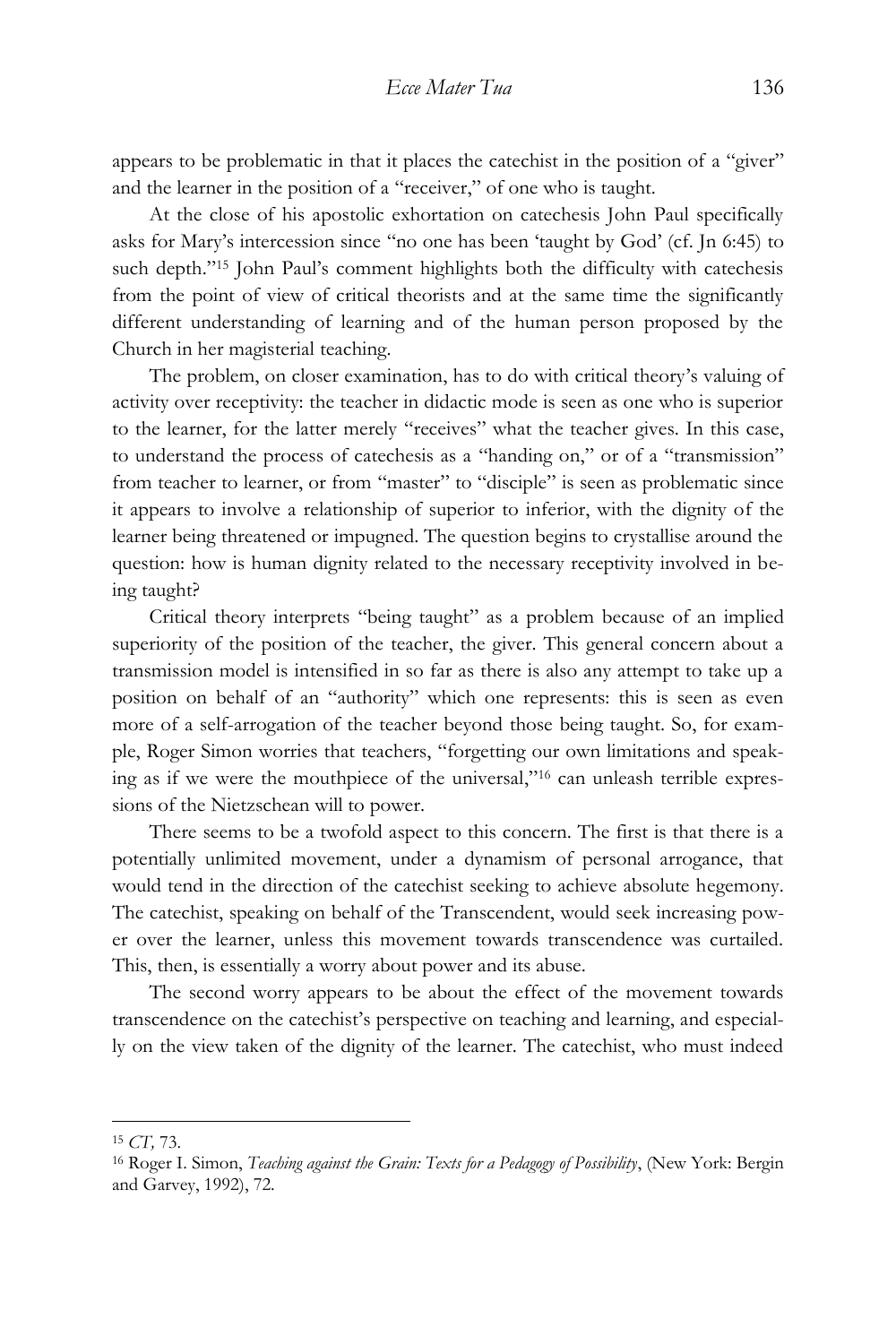speak the "word from above,"<sup>17</sup> seeking to speak adequately with regard to the transcendent Source of his message, is seen as necessarily identifying himself more and more with the transcendent position, to the extent that he comes to see himself as the centre of the learning and teaching environment, thereby reducing the learners to the status of objects. As the catechist's subjectivity moves more to the fore, the subjectivity of the learners recedes and the world the catechist faces is increasingly a world of pure objects. With a Midas-touch, the catechist is left facing a world emptied of subjectivity.

Because of the reluctance to accept a clear place for the activity of *teaching* in catechesis one tendency among those educationalists influenced by critical theory is to play down the importance of any systematic transmission of the faith. Attention is drawn instead to the informal contexts available for supporting the development of the Christian through the different stages of formation. However, due attention is no longer given to the central importance of the organic, comprehensive and systematic catechesis which all magisterial documents insist should lie at the heart of the transmission of the faith.<sup>18</sup>

A more radical response to concerns over the use of an educational model of teaching to incarnate a hegemony of power in favour of the teacher has been to reconceive of education as the place where questions are asked rather than answers provided. Representative of this position is the Jewish educationalist, Alan Block, who displays a love for this questions-without-answers approach. "My students, I remember, have been taught to demand answers," he laments, and proposes rather: "The truth would never set us free, but perhaps, the pursuit of truth might approximate the exercise of a freedom great philosophers have only described." <sup>19</sup> Answers are cheap, he believes, whereas questions are costly; answers are easily given, whereas the proposing of questions is challenging. Mutuality is achieved by reducing the educational process to that of a common pursuit with no possibility of conclusion.

This last position is clearly an unworkable understanding of education. The notion of "questions but no answers" conceals the necessary interdependence that actually exists between two. John Paul's observations in *Fides et ratio* are surely correct: he asks for a "primacy of philosophical enquiry,"<sup>20</sup> and argues that in fact

<sup>17</sup> Jn 3:31; cf. 1 Thess 2:13. Thus: "We do not think up faith on our own. It does not come *from* us as an idea of ours but *to* us as a word from outside." Joseph Ratzinger, *Gospel, Catechesis, Catechism*, (San Francisco: Ignatius Press, 1997), 30.

<sup>18</sup> See, for example, *CT*, 21–22; *GDC,* 67; *CCC*, 5.

<sup>19</sup> Alan A. Block, *Pedagogy, Religion and Practice: Reflections on Ethics and Teaching* (New York: Palgrove MacMillan, 2007), 87.

<sup>20</sup> John Paul II, Encyclical Letter *Fides et ratio* (hereafter *FR*)*,* 4.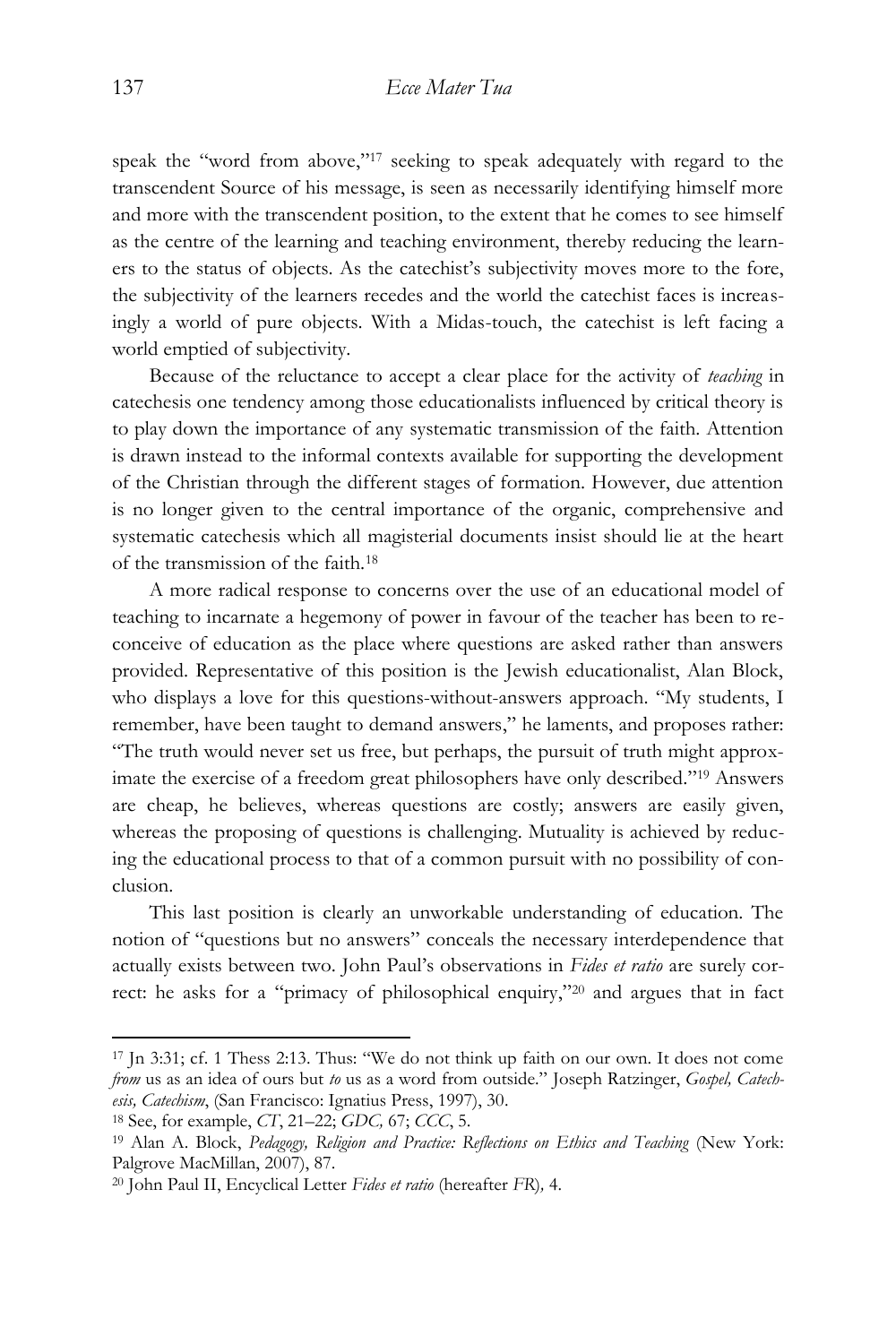questioning gradually ceases once it is acknowledged that no answers can be forthcoming. It is the depth of the possible *answers* that determines the depth of the questions that can be put to Being.<sup>21</sup> Faced with the silence of Being we, like Hume, must turn to billiards or, with Wittgenstein, take up gardening, since "nobody aims at what he thinks he cannot attain."<sup>22</sup> The silencing of the answer is also the silencing of the question. The so-called "pursuit of truth" becomes the pursuit of the necessarily always-elusive. An education proposing an interest in questions with no answers very quickly ceases to be an education with any interest in significant questions.<sup>23</sup> Thus, one cannot maintain the dignity of those involved in catechesis merely by removing "answers" from the transmission of the Faith. Mary's questions to Gabriel received responses.

## **Developing a Marian response**

How might one begin to respond to the earlier points from a Marian perspective? It must be accepted, of course, that if Mary is seen as the one who is the focus for our understanding precisely because she has been incomparably *taught* then catechesis necessarily involves the role of a *teacher*. However, we should immediately note the strangeness of the accolade being awarded to Mary, from the point of view of critical theory. *Being taught* has become unaccountably a position of the highest dignity and merit. As we shall see, the Tradition considers God himself as the primary Teacher, and this fact is certainly part of the explanation; nonetheless, for now we should also note that this Teacher shares his role with others—originally the apostles and then all those authorised to teach with their authority. Within the Church's understanding of the original pedagogy of God there is clearly a teaching role for the catechist. At the archetypal moment of the annunciation, when the Word was fully transmitted in history, this didactic role was served by the angel "sent from God."<sup>24</sup> There can be no doubt, then, that direct teaching plays a central part in catechesis. As Kevane has convincingly argued, no one can read the great catecheses of the fourth century by Augustine, Ambrose, Cyril of Jerusalem

<sup>21</sup> Where subjectivism and relativism about questions of truth are dominant, so that "the hope that philosophy might be able to provide definitive answers," John Paul argues that "people rest content with partial and provisional truths, no longer seeking to ask radical questions about the meaning and ultimate foundation of human, personal and social existence" (*FR,* 5).

<sup>22</sup> Aristotle, *Rhetoric* 1378b4.

<sup>23</sup> This argument has been made, wittily and at length, by Allan Bloom, *The Closing of the American Mind,* (Harmondsworth: Penguin Books), 1988. <sup>24</sup> Lk 1:26.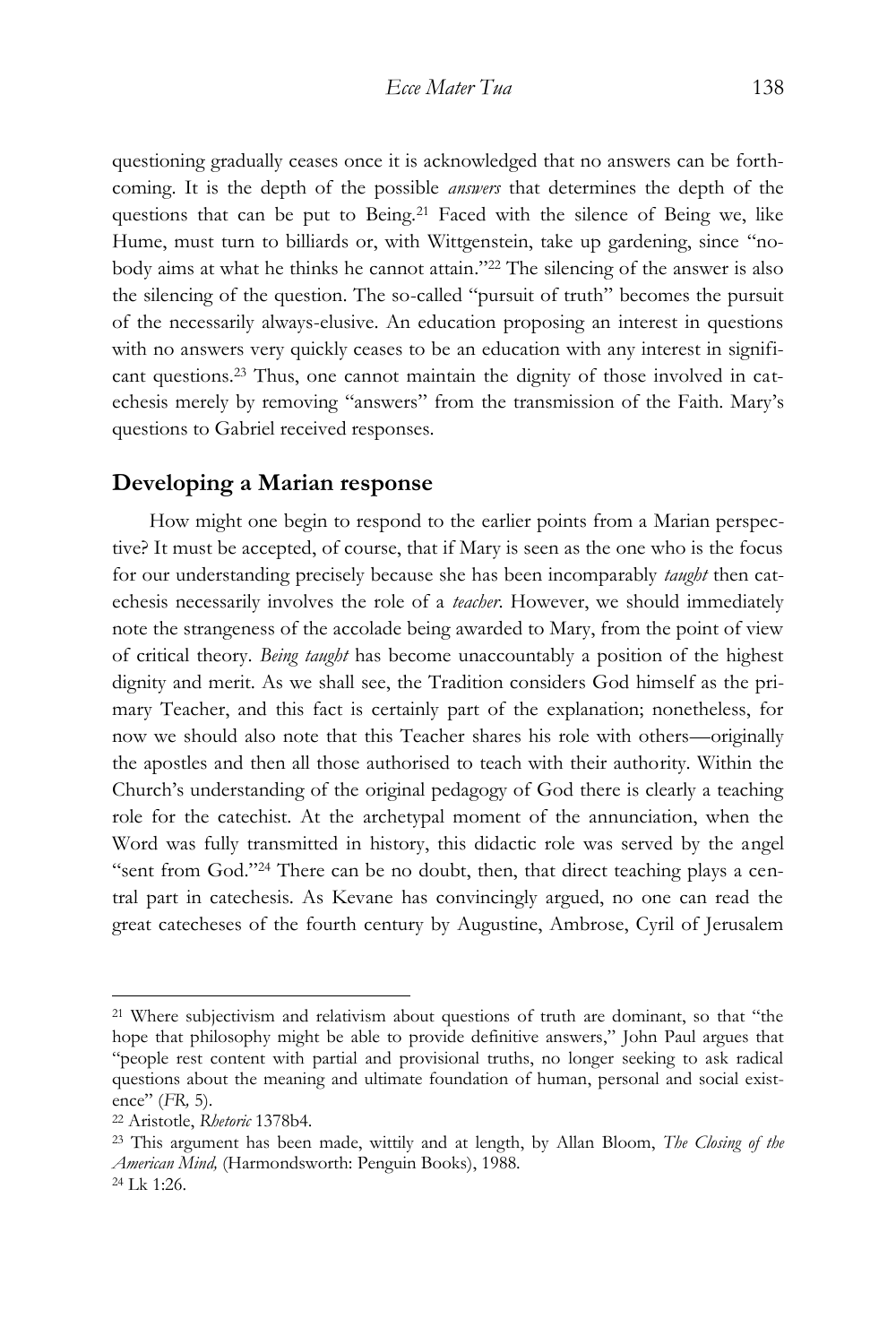and John Chrysostom and think anything other than that the style was essentially a didactic one. These bishops *taught* their catechumens.<sup>25</sup>

At the same time, the figure of Mary in fact helps us to come to an appropriate appreciation for the place of *dialogue* in the process of the transmission of the faith. Alongside the didactic mode there is surely also a place for the dialogical. Luke's narrative of the annunciation seems, in fact, to accord a prominent place to dialogue. Magisterial documents on catechesis, also, speak of God's "dialogue of salvation" <sup>26</sup> being at the very heart of catechesis, so that the "wonderful dialogue that God undertakes with every person becomes its inspiration and norm."<sup>27</sup> And again: a catechesis inspired by the pedagogy of God "makes its own the process of dialogue." <sup>28</sup> God reveals to man the plan he is to accomplish and calls for a response in faith to that Revelation.<sup>29</sup>

Within critical theory dialogue is typically seen as a more suitable and more "democratic" mode of education, enabling a range of views to be heard and considered within a relationship of mutual give and take; it seems to be respectful of the learner, speaking "with" rather than "to" the person, allowing the "other" into the teaching which is taking place. Indeed, in most teaching and learning models, dialogue is held to be of value, as an aid to developing the learner's potential, while encouraging the development of critical and intellectual skills through a mutual and shared engagement with questions. Champions of dialogue in teaching, such as Buber and Gadamer, also emphasise the value of dialogue as offering a learning and teaching context which is valuable, not only as a means of gaining greater knowledge and understanding, but also for the relational benefits it provides.

Still, it is generally accepted that these relational benefits do not appear automatically with the adoption of dialogue in teaching. Elizabeth Ellsworth sensibly notes that the value of dialogue in relation to personal values such as mutuality depends upon the teacher-learner relationship in the first place. Dialogue cannot achieve such a mutuality but rather *reflects* the character of the existing relationship.<sup>30</sup> There needs to be, in other words, an *already existing commitment* to an equality

 $\overline{a}$ 

<sup>30</sup> See Elizabeth Ellsworth, *Teaching Positions: Difference, Pedagogy and the Power of Address* (New York: Teachers College Press, 1997), 15–16. Dialogue is a "mode of address" that places

<sup>25</sup> Eugene Kevane, *Catechesis in Augustine* (Villanova: Villanova University Press, 1989), 25–34.

<sup>26</sup> *GDC*, 143.

<sup>27</sup> *GDC,* 144.

<sup>28</sup> *GDC,* 143.

<sup>29</sup> This is the pattern of the prophetic call in the Old Testament. See, for example, the pattern of prophetic call-and-response for Abram (Gen 15:1–6), Moses (Ex 3:1–14), and Samuel (1 Sam 3:1–19). Sofia Cavalletti therefore rightly emphasises that there is a call here to "be attentive to the dialogue that is concretized in the covenant." *History's Golden Thread: The History of Salvation* (Chicago: Catechesis of the Good Shepherd Publications, 1999), 1.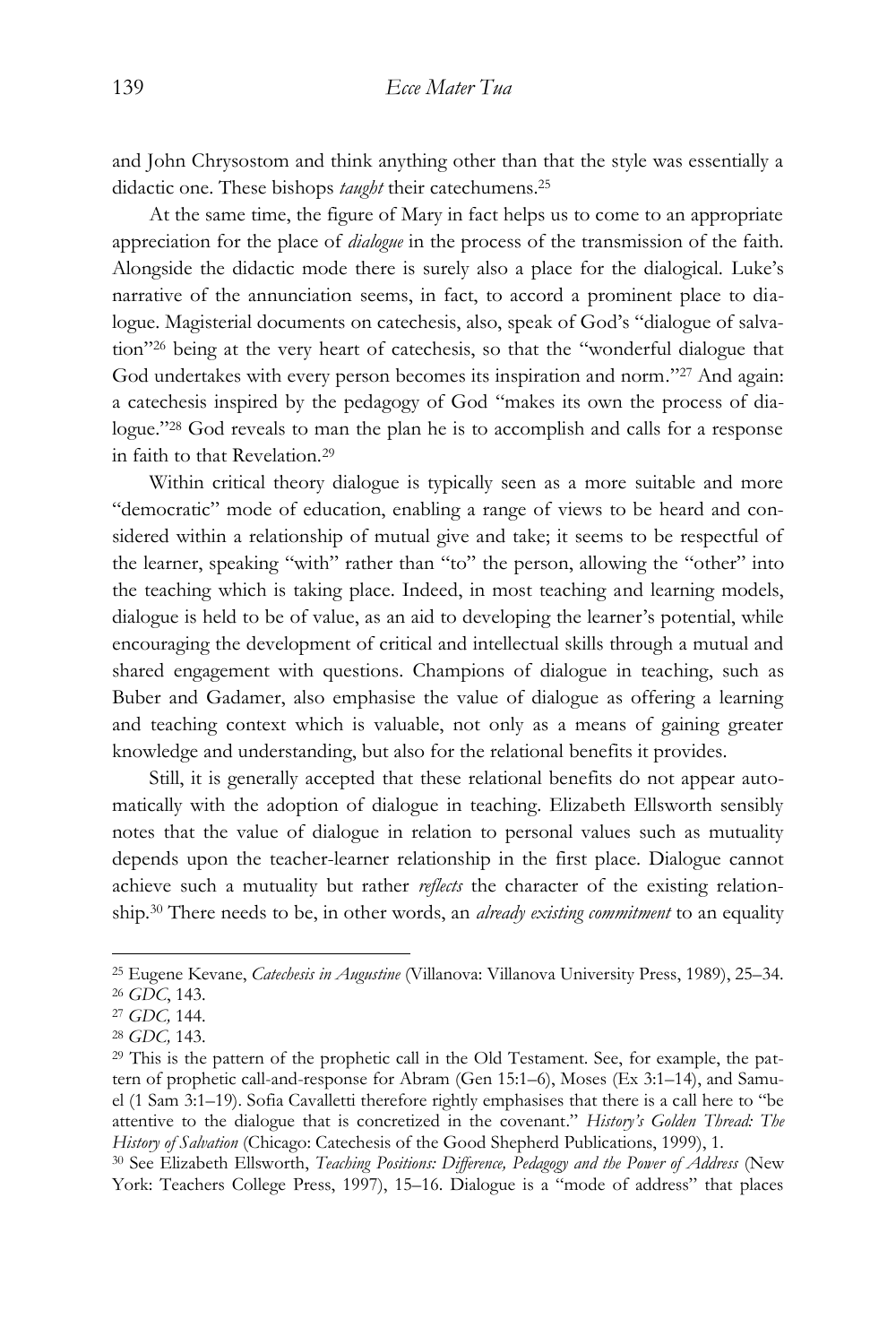between catechist and learner for dialogue to take on this character. The adoption of dialogue as a mode of transmission will not, by itself, achieve a state of mutuality.<sup>31</sup>

Dialogue, though, is clearly an important dimension in the transmission of the faith, although it needs to be properly understood. Among the several forms<sup>32</sup> that dialogue in teaching and learning can take, it is not to be thought of, for example, that the Faith could be "constructed" through dialogue. That would be to conflate the concept of teaching and learning by dialogue with something quite different: a theology of on-going Revelation. Dialogue can never become a tool for the revision of the doctrine of the Faith.<sup>33</sup> Dialogue in catechesis is unsuitable, therefore, for deriving definitions of the Faith, for discovering the content of the Faith, or for elaborating or seeking to develop the content of the Faith.<sup>34</sup>

Moreover, we should notice at this point that in the annunciation narrative *it is God's dialogue with Mary* that is served by the angelic-human dialogue. It is the *Divinehuman dialogue* of salvation which catechesis serves. Any dialogue style between catechist and learners serves this more fundamental dialogue. This entails the catechist knowing when to stand back from direct dialogue with the learner so that the freedom of the learner and the freedom of God can meet. The catechist "leaves" the learner at the conclusion of the dialogue: freedom is the hallmark of true catechesis.

teacher and learner in a particular relationship, depending upon the actual circumstances of their lives. Burbules makes a similar point, drawing attention to possible difficulties in the relationship between teachers and learners which a pedagogy of dialogue can conceal. See Nicholas C. Burbules, "The Limits of Dialogue and a Critical Pedagogy," in *Revolutionary Pedagogies: Cultural Politics, Education, and Discourse of Theory*, Peter Trifonas, ed. (London: Routledge Falmer, 2000), 251–273.

<sup>31</sup> Something like John Paul II's advocacy of friendship as the most fitting and appropriate context for learning is needed in order to allow the positive advantages of dialogue to truly flourish. See *FR,* 31–33 for his comments on the social environment needed for learning, for the development of a pedagogy of trust in a community of learners, and for the value of friendship in learning.

<sup>32</sup> For example, Burbules, in a study of dialogue in teaching, distinguished between four major "types," each with varying styles and aims: conversation, enquiry, instruction and debate. *Dialogue in Teaching: Theory and Practice* (New York: Teachers College Press, 1993).

<sup>33</sup> One's point of guidance here remains the teaching of Vatican I in *Dei Filius*, Ch.4: "For the teaching of faith, which God has revealed, has not been proposed as a philosophical discovery to be perfected by human ingenuity, but as a divine deposit handed over to the Spouse of Christ to be guarded faithfully and to be explained infallibly. Hence the meaning of sacred dogmas must perpetually be retained which Holy Mother Church has once declared." Translated by J.F.Broderick, S.J., *Documents of Vatican Council I* (Collegeville: The Liturgical Press, 1971), 48. Cf. *DS* 3020.

<sup>34</sup> In this respect its role in catechesis is to be distinguished from that found in the classic Socratic method, where dialogue is often used as a means of uncovering definitions through shared enquiry into a subject.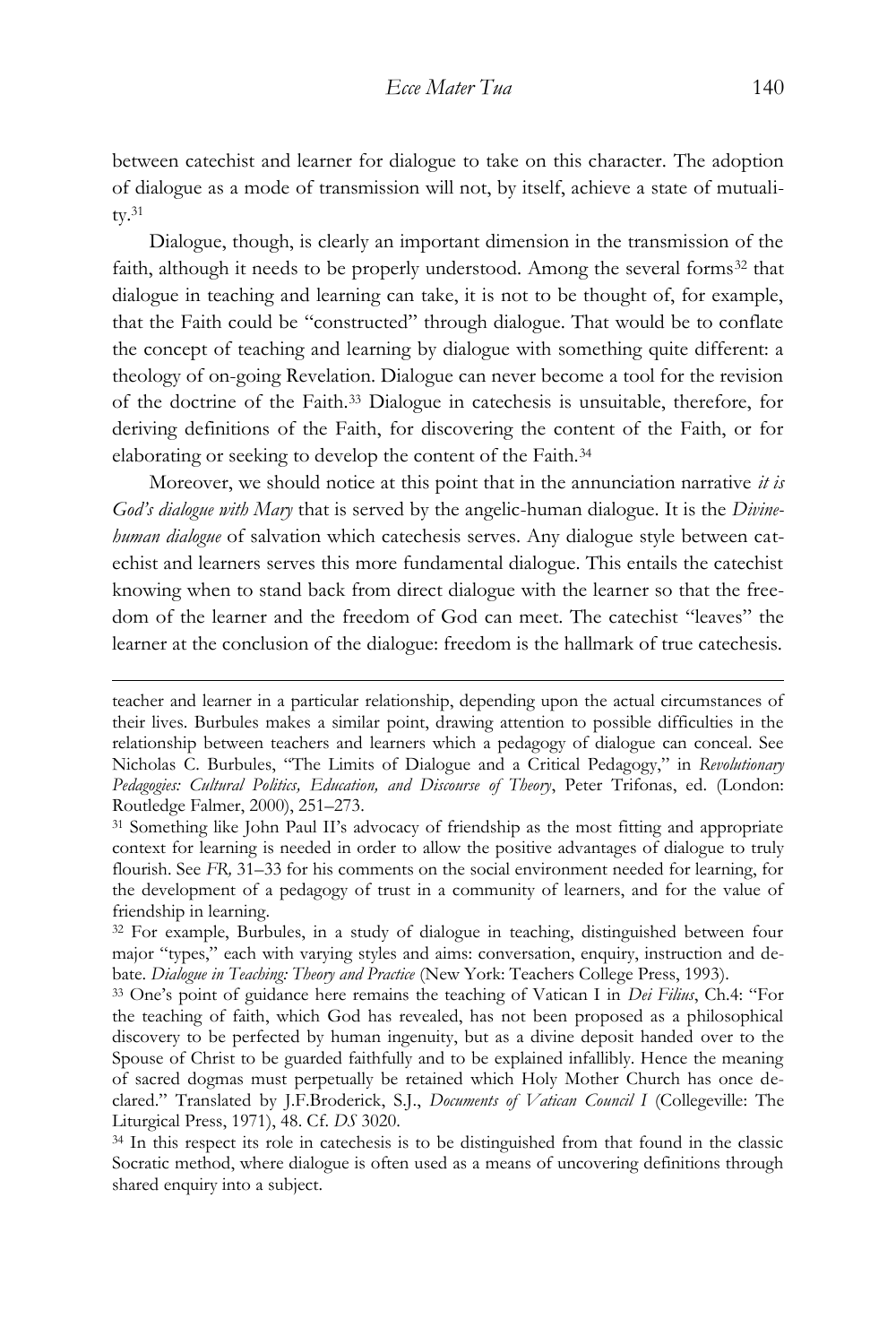We will need to return to this point, but it is already apparent that, with regard to the question of mutuality and equality, we can say that, if the catechist were to fall into a position of transcendent hubris his perspective would clearly be a false one because not recognising the primacy of God's position as Teacher. Precisely because it would be a false perspective, it would also be harmful to the catechist, and therefore offend against the catechist's own dignity. In fact, though, it is impossible to sustain a view of others as mere objects, and not implicate oneself unless one were to embrace a fully-fledged Gnostic separation of the human spirit from the world—for, "If He is absent from the Universe, He is absent from yourselves, and you can have nothing to tell about Him or the powers that come from Him."<sup>35</sup>

But in any case, for a catechist to understand himself as an agent transmitting a transcendent Deposit of Faith, or representing a transcendent Teacher, does not in fact imply that one is placed in a false position. It simply need not involve hubris, but is rather a matter for humility. The involvement of the catechist in the teaching of divine Truth must first of all be understood to be simply an *affirmation of the dignity of the human person*. Considered in the broadest sense, this is a uniting of human with divine agency, a uniting that follows the dogmatic principle enunciated by Karl Stern who wrote of "the unutterable mystery of the '*and*'": thus the Catholic faith speaks of God *and* his creatures, of God's plan *and* of man's free will, of man *and* woman, of Christ *and* the Church, and so on<sup>36</sup>—and in the case of the "original pedagogy" of the faith it involves the uniting of God's action with the activity of the human person. God, as First Cause, is the First Teacher; and he uses human persons as secondary instruments, to teach on his behalf. God grants to his creatures "the dignity of acting on their own, of being causes and principles for each other." <sup>37</sup> "The condition of man would be lowered if God had not wished to have man supply His word to men."<sup>38</sup> So the catechist's dignity is not threatened.

But what about the dignity of the learner? Is the learner being placed in the unenviable position of an inferior partner in the educational process through being taught? Not necessarily. Even *if* we were to accept a simple view that saw the catechist as the provider of knowledge and understanding to one who lacks these, it is

<sup>35</sup> So Plotinus, *Enneads*, Stephen MacKenna, trans. (London: Faber and Faber 1969), II.9.16.

<sup>36</sup> Karl Stern, *The Flight From Woman* (New York: Farrar, Strauss and Giroux, 1965), 273.

<sup>37</sup> See *CCC*, 306–308. For illustrations of this general principle in different aspects of the Christian life see, for instance: *CCC,* 1071 (liturgy); *CCC,* 1695 (the moral life); *CCC,* 2564 (prayer). For this principle in general applied to catechesis see also Pierre De Cointet, Barbara Morgan, and Petroc Willey, *The Catechism of the Catholic Church and the Craft of Catechesis* (San Francisco: Ignatius Press, 2008), 22–23.

<sup>38</sup> Augustine, *De Doctrina Christiana*, Durant W.Robertson, Jr., trans. (Indianapolis: Bobbs-Merrill Educational Publishing, 1958), *Prol.* 6.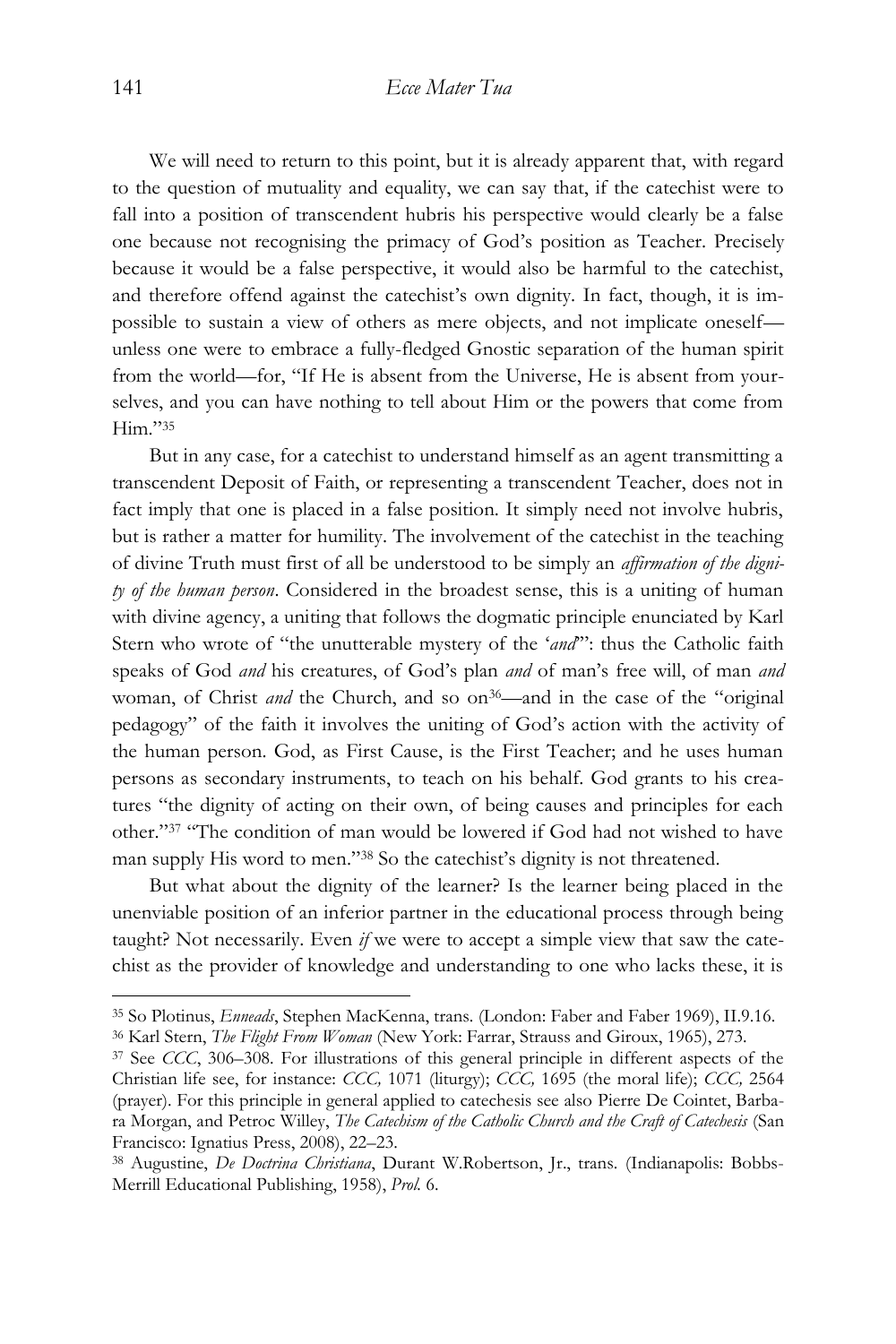not necessarily the case that the giver in such a relationship be seen as the superior figure. After all, gifts are normally given as a part of a relationship in which the *receiver* of the gift is understood to be the greater. Far from demonstrating the superiority of the catechist, if we are to think of a superior and an inferior, this picture of catechesis as transmission would reverse this way of thinking.

But such a model of giver and receiver is in any case inadequate for an understanding of teaching. When one teaches one does not lose what is taught. Augustine succinctly expresses the difference between the material and spiritual dimensions of life: "Everything which does not decrease on being given away is not properly owned when it is owned and not given." <sup>39</sup> The catechist-learner relationship does not imply a "giving away," so much as a sharing and imparting of what is present to the mind of the catechist and which is not thereby lost to the catechist on being shared. In fact the reverse is true, that teaching supports learning: the handing on of what one knows is also a consolidation of that knowledge. Augustine thus reassures the teacher: "it is not to be feared that He will cease giving me more when I have begun to use what he has already given me."<sup>40</sup> Knowledge and understanding are not private possessions, such that where one mind holds an idea it must do so exclusively. Individual minds do not exist in isolation from one another: each belongs to a common world, which is the condition of knowledge of that world.

Indeed, full ownership in the realm of the spiritual consists in a handing on of that which is known; it consists in transmission. Truth is allied to love in this respect: there is an impetus towards communion within it. This is why teaching, says Augustine, provides an occasion for charity.<sup>41</sup> The mind's happiness lies in contemplating the entire order of the world, the community of all things. In the spiritual sphere of mind, it is the common world shared by all minds which is sought: *transmission is an enabling of communion*.

The truth that God is the principal Agent, in any case, places a clear boundary on possible human hubris. It is a common classical position that the idea of an action exists in the mind of the person who would accomplish it before the action itself is realised. In other words, our effects, before existing in themselves as effects, exist in us as causes.<sup>42</sup> And we are causes, are agents, only derivatively, for God is the First Cause. All things are his effects, and all things exist first in him as

<sup>39</sup> *De Doctrina Christiana* , I, I, 1.

<sup>40</sup> *De Doctrina Christiana*, *Ibid.*

<sup>41</sup> *De Doctrina Christiana* , Prol.6.

<sup>42</sup> Cf. Plato, *Philebus* 27a.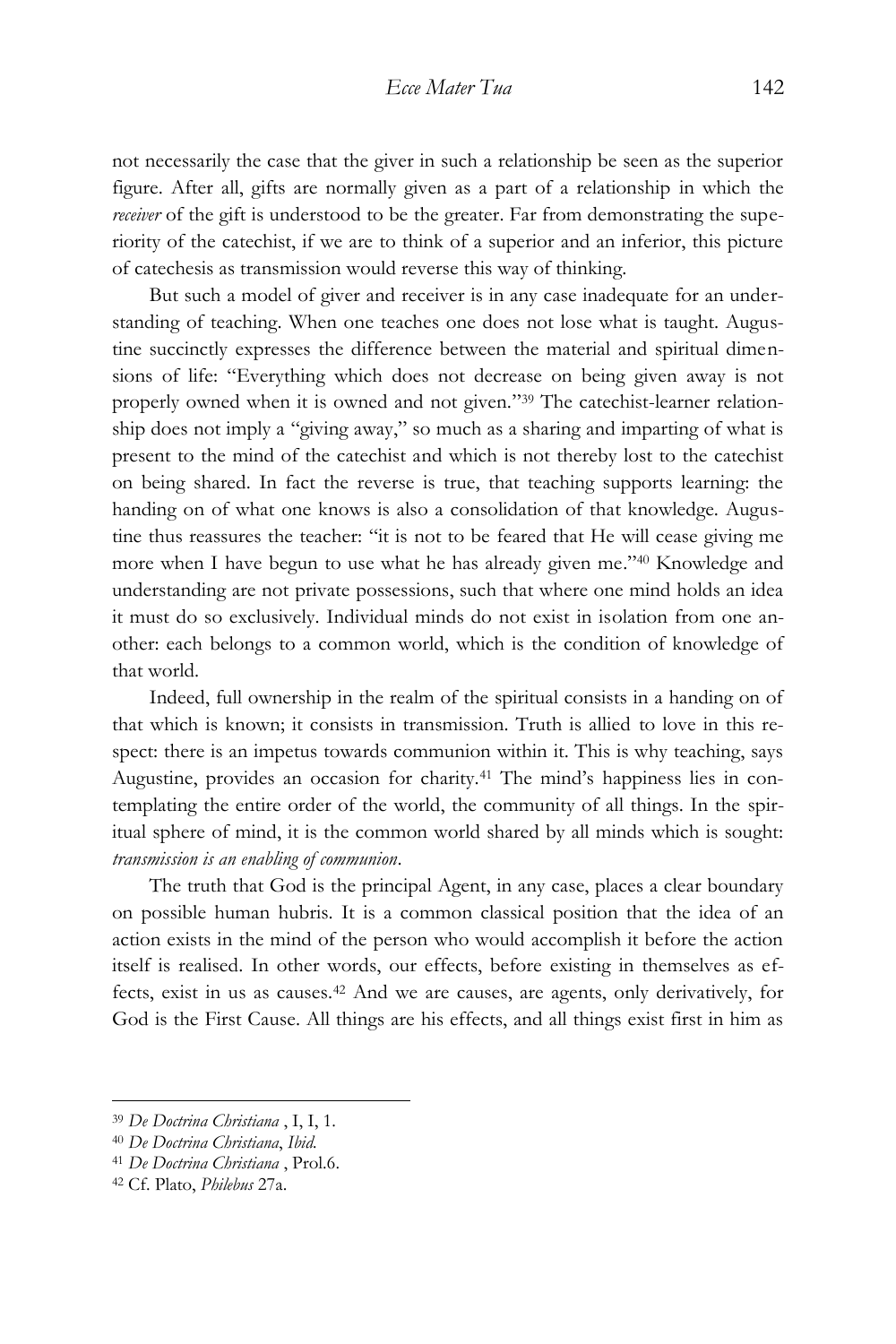Cause before they exist in themselves as effects. I am a secondary agent.<sup>43</sup> No human being can elevate himself into a position of absolute agency because he, too, is an effect, owing his being to God.<sup>44</sup>

Moreover, the concern that any presumption to speak on behalf of a "universal perspective" is to be thought of as a possible threat to those one is teaching, as though one would then be forgetful of particular beings, is misplaced. The opposite is the case: the very universality of the message and the mission which the catechist presents, is actually a safeguard for all participants, grounding the mutual worth of all in the catechetical process. The message is for all, and that means that it is for the one who is *teaching* as well as for those being taught: there is no distinction.<sup>45</sup> The catechist never ceases to be also a learner in the school of faith: he is both teacher and learner.

Let us examine further how this sharing in God's teaching takes place, because by doing so we shall see that not only is the dignity of the one catechising affirmed, but that the dignity of the one learning is also guarded. Augustine and Aquinas are two significant representatives of the central Christian tradition on learning, providing accounts of how learning takes place which draw especially from the Platonic and Aristotelian perspectives respectively. While their positions are not identical, they share certain important points in common. Most importantly they share the view that God is *the* Teacher, but that this understanding does not rule out a secondary human agency in teaching. Aquinas's views in this area can be traced from an early position, in *II Sentences* 9 and 28, in which his understanding remains close to that of Augustine, to that held in *Questiones disputatae de veritatae* 11 and then finally in the *Summa Theologica* 1a q.117, where he is strongly influenced by Aristotle's understanding of potency and act and interior and exterior causality.<sup>46</sup> Essentially, however, for both Augustine and Aquinas, the educational process is seen as depending principally upon the engagement of the learner. The human teacher is important, but *always in a supporting*, rather than in the lead role. One way of describing this relationship between learner and teacher, which we find in Augustine and in the early Aquinas, is that for understanding one needs two things. The first is a clear presentation, so that an object might be made intelligible to the learner. This

<sup>43</sup> For a striking meditation on this fact of secondary agency, see Thomas Traherne, *Centuries* (Oxford: Oxford University Press, 1960), I, 38.

<sup>44</sup> Cf. Plato, *Phaedo* 61.

<sup>45</sup> As Aquinas notes, all human minds are of the same intrinsic value: "all human intellects are of one grade in the natural order" (*STh* I q.117 a. 1).

<sup>46</sup> For an analysis of the progression in Aquinas's thinking on teaching and learning, see Vivian Boland, O.P., *St. Thomas Aquinas* (London: Continuum, 2007), 41–58, and for a detailed comparison of Aquinas and Augustine see Joseph M. Colleran, *The Treatises "De Magistro" of Saint Augustine and Saint Thomas* (New York: The Paulist Press, 1945).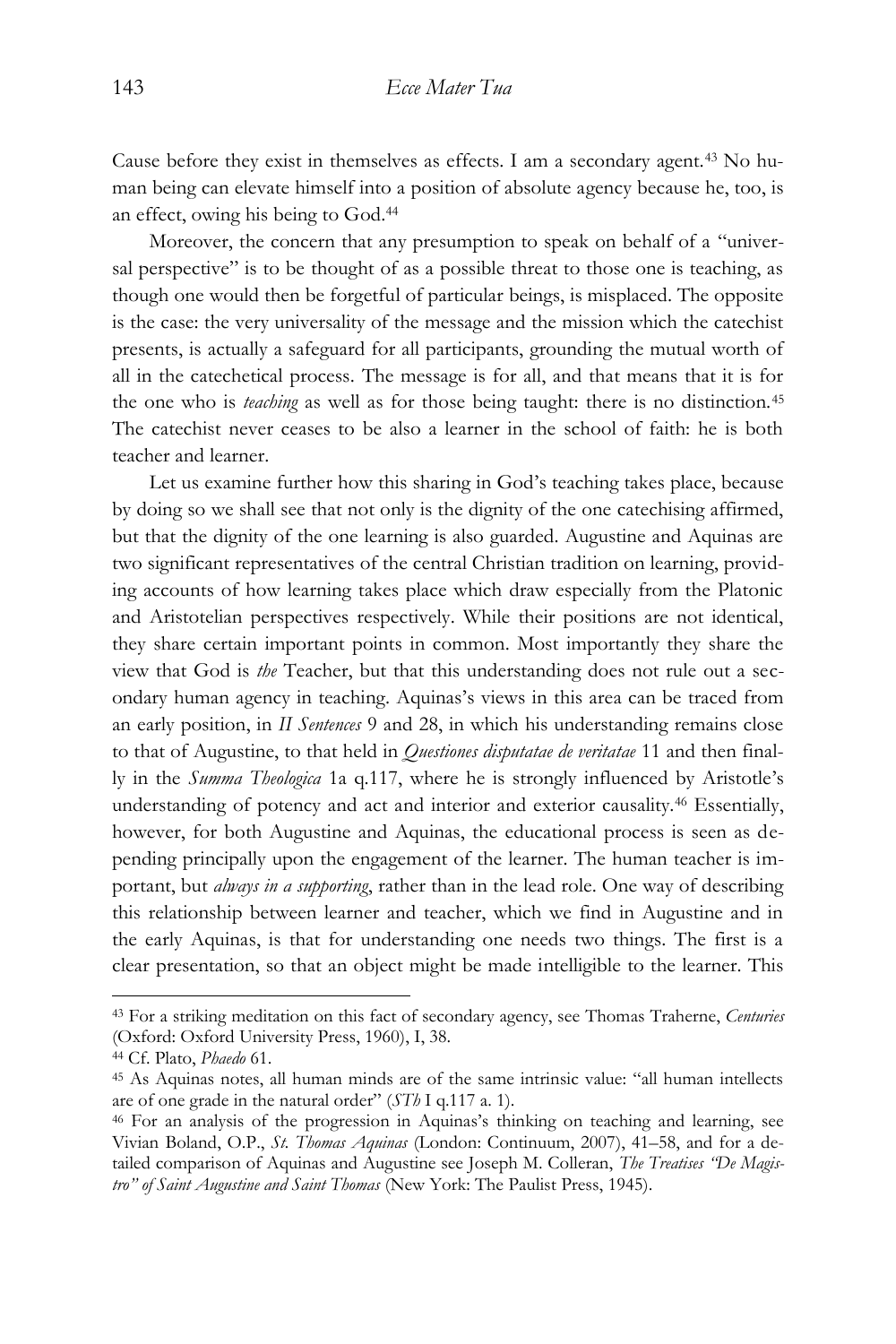might be a fairly simple matter in the case of things which are immediately intelligible so that they just need to be put before a person without explanation. Or it might be a more complex matter in the case of objects difficult to "see," in which case the learner will need to be "led" to see it, moving by way of things already understood. The role of the teacher here is to present an object for understanding, or to guide a learner so that the learner can move towards this understanding. The teacher assists the learner in this way towards the truth by providing signs, usually in the form of words, that point to the truth that needs to be seen. The second thing needed for understanding is an interior light by which we understand. The teacher cannot provide this. The teacher, providing signs, is as it were using his finger to point to something. But the learner has actually to see that to which the finger points. No one can see for him. Thus, for instance, if a teacher were to say to me, "The tree sheds its leaves in autumn," I know what this sentence means if and only if I know the realities to which these words refer: the words of the teacher are like signs, prompting me to look within myself, either by presenting images or pointing me to past images (i.e. memories). I do not learn directly from the teacher; he is the one who prompts me to learn from reality. We can certainly *believe* the teacher on the basis of the signs he gives to us. But *knowledge* is different—this requires contact with the real, and the opening of the understanding.

For Augustine, it is God alone who supplies the light for this understanding: he "illuminates" the mind so that it can see. He is the one who opens the mind to see and to understand. Aquinas, especially in his later work, places more emphasis on the potential of the learner with regard to this gaining of understanding. He uses an analogy with the human body and its need for healing. The body has within itself the potential for healing, although it sometimes needs assistance in the form of medicine. So the mind has the potential for understanding, although it, too, sometimes needs assistance from the teacher. In both cases, however, it is a matter of the doctor or teacher *assisting* the patient or learner. The doctor's medicine helps nature to heal the body. The teacher helps the learner's mind to reach and discover the truth. God is still the principal teacher, for it is he who has placed the power to understand within us, just as he is the Creator and Sustainer of nature.<sup>47</sup>

In matters of faith, of course, we move to a new dimension of teaching and learning. Here we are not only speaking of God as the one who supplies the light of the intellect. God provides the *light of grace*, the prophetic light, whereby a person can assent with the will to what is proposed by the catechist. God affects us interi-

<sup>47</sup> Aquinas argues in the *Summa*, "As stated above, the teacher only brings exterior help, as the physician who heals: but just as the interior nature is the principal cause of the healing, so the interior light of the intellect is the principal cause of knowledge. But both of these are from God." (*STh.* I, q.117, a.2, ad.1)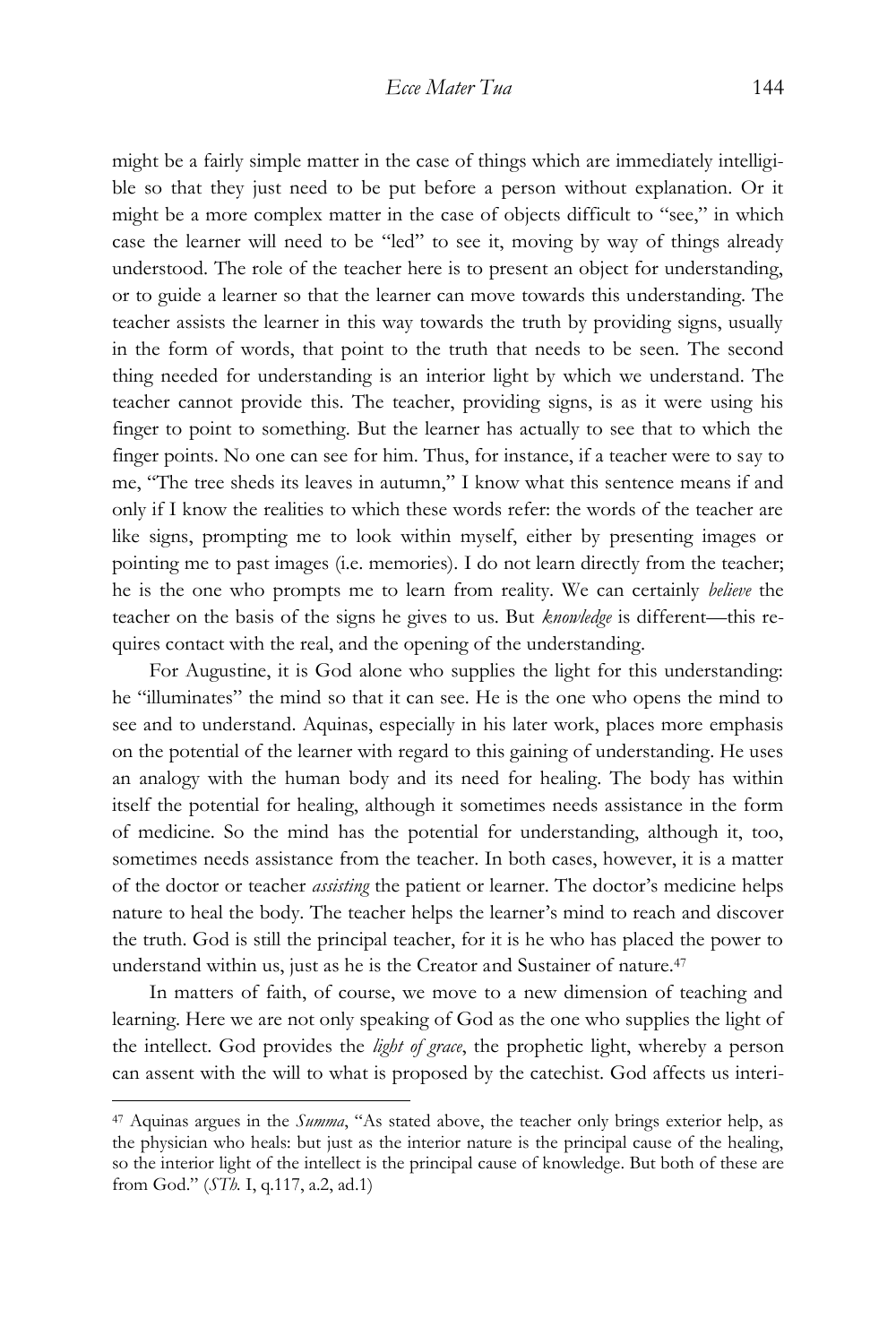orly, enabling us to respond in faith to that which is presented. Here Aquinas speaks of the Holy Spirit as the one who enables us to discover heavenly Wisdom by making us friends with God.<sup>48</sup> The gifts of the Holy Spirit are crucial for this movement towards God because they attune us to the action of God and allow us to be sensitive to his leading of us. St Thomas put it like this:

> Now it is evident that whatever is moved must be proportionate to its mover: and the perfection of the mobile as such, consists in a disposition whereby it is disposed to be well moved by its mover. Hence the more exalted the mover, the more perfect must be the disposition whereby the mobile is made proportionate to its mover: thus we see that a disciple needs a more perfect disposition in order to receive a higher teaching from his master …. Consequently man needs yet higher perfections, whereby to be disposed to be moved by God.<sup>49</sup>

The gifts of the Holy Spirit are given in order to provide us with the disposition needed to be docile. Because the journey we are following takes us beyond our natural human resources we need the supernatural aids of God to assist us, and this assistance consists in making us teachable and responsive to God's action in us. St Thomas quotes Isaiah: "The Lord … has opened my ear, and I do not resist."<sup>50</sup> What is called for from the learner is not so much activity as a *responsive disposition,* a willingness to be led.

Let us return now to the way in which a Marian-inspired view of catechesis can respond to catechetical views that are influenced by critical theory. Henry Giroux explains that any understanding of the educational process that is inspired by critical pedagogy "attempts to expand the capacities necessary for human agency."<sup>51</sup> The focus lies on human agency understood in terms of *activity.* The crucial insight that Christianity can offer, especially in the person and example of Mary, is that *receptivity can itself be the highest form of agency*. We see the truth above all, of course, in the Person of Christ himself: salvation is made available principally through his *Passion*, through his capacity *to receive and to bear* all that belongs to the human condi-

<sup>48</sup> See the helpful exposition by Michael Sherwin, "Christ the Teacher in St Thomas's Commentary on the Gospel of John," in *Reading John with St. Thomas Aquinas: Theological Exegesis and Speculative Theology,* Michael Dauphinais and Matthew Levering, eds. (Washington: Catholic University of America Press, 2005), 173–193.

<sup>49</sup> *STh.* I-II q.68, a.1.

<sup>50</sup> Is 50:5.

<sup>51</sup> Henry Giroux, "Democracy, Education, and the Politics of Critical Pedagogy," in *Critical Pedagogy: where are we now?* Peter McLaren and Joe L.Kincheloe, eds. (New York: Peter Lang, 2007), 2.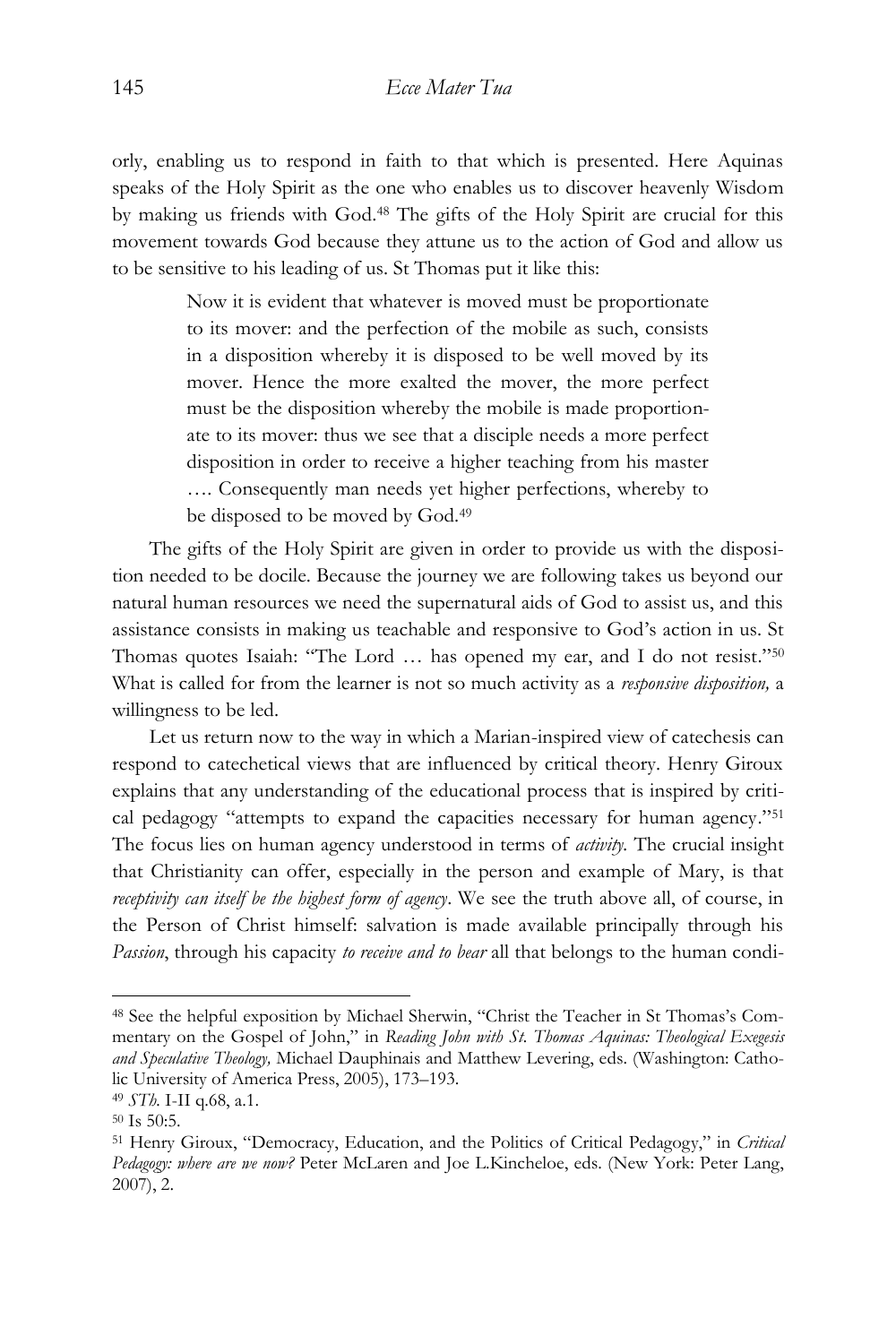tion, including the consequences of sin—which is why St Paul exhorts members of the Body of Christ to imitate the Master and "bear one another's burdens and so fulfil the law of Christ."<sup>52</sup>

It is significant, then, that Mary stands at the foot of the Cross, identifying with Christ in the hour of his passion, and receiving from him *there* her motherhood of the members of his body in the representative form of the beloved disciple. The teaching of the Second Vatican Council carefully notes the close links in the transmission of the faith between Mary's motherhood and the motherhood of the Church: "the Church indeed … by receiving the word of God in faith becomes herself a mother. By preaching and Baptism she brings forth sons, who are conceived by the Holy Spirit and born of God, to a new and immortal life." 53

Mary's sharing in the passion, and in the work of saving receptivity, began at the annunciation. As we have seen, the narrative of the annunciation is accorded so central a place in catechesis since "For the first time in the plan of salvation and because his Spirit had prepared her, the Father found the dwelling-place where his Son and his Spirit could dwell among men." 54

> Remembering that the perfection of Revelation is essentially the fulfilment of *the capacity to receive the gift of God*, we have at the Incarnation the fulfilling of Revelation in history in the person of Mary, prepared and made ready for the reception of the divine Son …. This is why the historical moment of the Annunciation is the living source for understanding the heart of catechesis.<sup>55</sup>

<sup>52</sup> Gal 6:2. For a good treatment of receptivity as agency see Carol McMillan, *Woman, Reason and Nature* (Oxford: Blackwell, 1980), and for an insightful treatment of the Passion of Christ as a bearing of reality see William H. Vanstone, *The Stature of Waiting* (London: Darton, Longman and Todd, 1981). This understanding requires an anthropology which gives due weight to the passions, and studies such as that by Pinckaers are important for providing a positive account of the passions in the light of rationalist and voluntarist tendencies that have been suspicious of the place of emotions in the moral life. See Servais Pinckaers, "Reappropriating Aquinas' Account of the Passions," in *The Pinckaers Reader: Renewing Catholic Moral Theology*, John Berkman and Craig S.Titus, eds. (Washington: The Catholic University of America Press, 2005). Within the notion of *passio* as receptivity, St. Thomas makes room not only for an affective passivity as a capacity for exchange, but also *passio* as receptivity of *being*, characterising both feeling and intelligence (see *STh*., I, q.22, a.1–2). For a discussion of Aquinas's understanding of the passions in Christ's life, and in our own insofar as we are called to participate in Christ's life, see also Craig S. Titus, "Passions in Christ: Spontaneity, Development and Virtue," *The Thomist* 73.1 (2009), 53–87.

<sup>53</sup> *LG,* 64.

<sup>54</sup> *CCC,* 721.

<sup>55</sup> Petroc Willey, "The Pedagogue and the Teacher," in *The Pedagogy of God: Its Centrality in Catechesis and Catechist Formation,* 44–45.